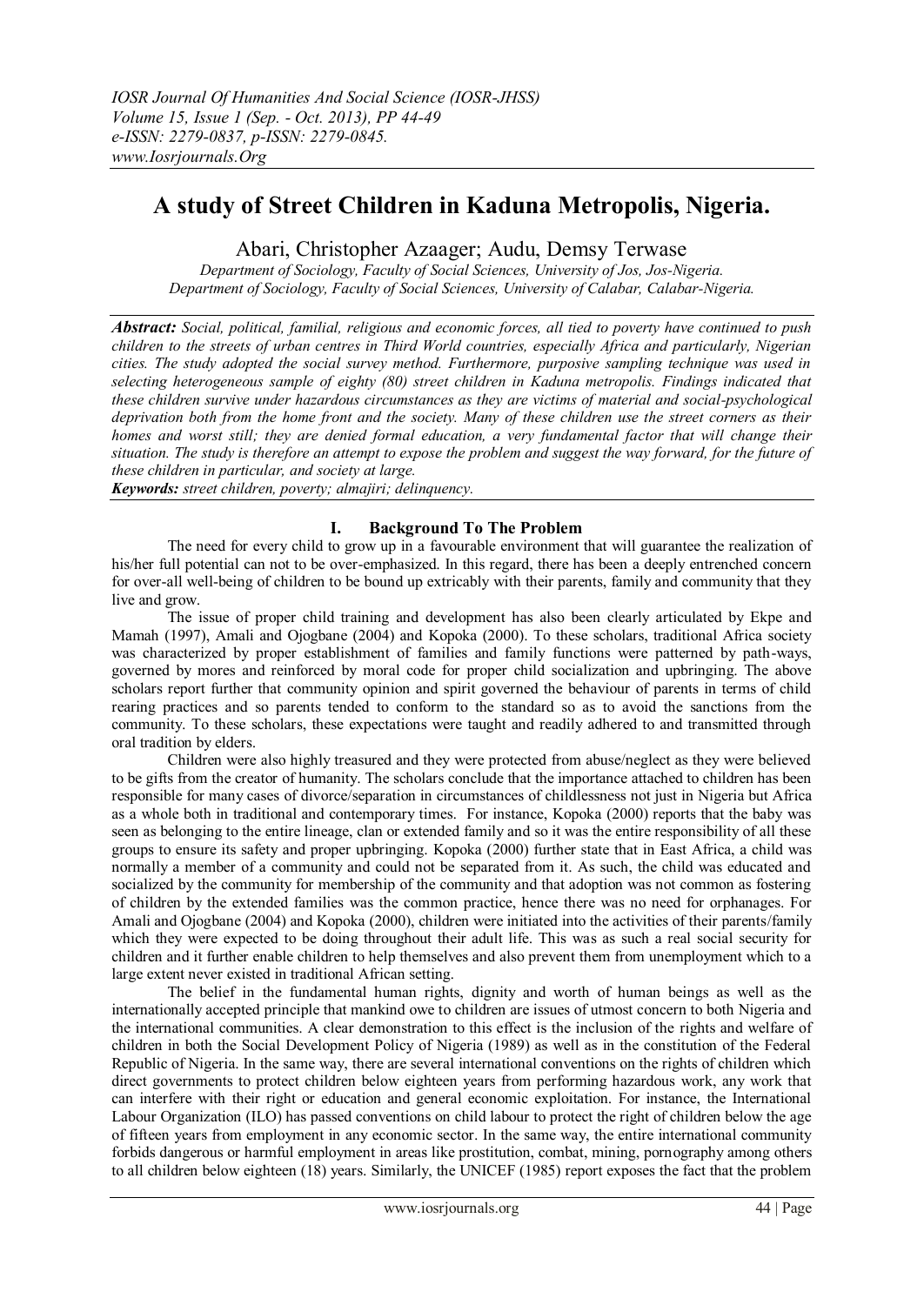of street children is a major issue and if the trend continues, it could pose a big threat on urban civilization particularly in developing countries.

Lamentably enough, the researchers have observed that many children are deserting their families and using the street as their source of livelihood and shelter. Nigerian cities like Lagos, Ibadan, Kano, Port Harcourt, Calabar and Kaduna - the capital of the defunct Northern region and even Abuja - the nation's capital are all witnessing the high prevalence of the problem of street children. This is child abuse and neglect because during childhood, children are supposed to enjoy love, care and overall protection from parents, but this is not the case with the street children in Nigeria.

Worst still, living on the street has several social, physical, psychological and health hazards or consequences associated with it (UNICEF 1985). The study is therefore an attempt to investigate the fundamental causes of this fast emerging social problem of street children in Nigeria's urban centres using the Kaduna metropolis experience. The problem of street children in the society has also attracted the attention of the general public, social critics, mass media, and researchers alike. For instance, Wilmot (2008) laments that:

In every city across the nation, hordes of children who should be in school flood the streets selling cheap goods manufactured in China, newspapers and sometimes their bodies. Many have no parents because of premature deaths due to malnutrition or disease and others have parents who cannot feed, cloth, school or house them. When they complete their day selling in the streets, they may have to find a place to sleep there also.

The situation in Kaduna clearly agrees with the above assertion by Wilmot. On a daily basis, children below 18 years get involved in hawking items like assorted soft/juice drinks, sweets, biscuits, pure water, cookies, gala, plantain chips, bread, cashew nuts and groundnuts. Other items they also hawk include small flannels, handkerchiefs, belts, electrical appliances, mobile phones, recharge cards, mobile phone lines, newspapers, magazines among several other products. In Abuja, areas like Wuse Zone 4 at Sheraton Hotels and Towers Junction and Garki II near Rita Rolly Club House, several young girls hang around waiting for adult patronisers of their commercial sex business right on the streets at night and at very odd hours. The same pattern of prostitution also exists in Jos where young girls hang at Hill Station Junction and places like West of Mines Junction every evening waiting for men to pick them.

The general public and concerned individuals including the researchers are horrified and worried at the hazardous nature and harsh conditions that these children are exposed to in their quest for survival. We are also worried about the exploitation of their labour by their guardians/parents and the future of these children. The activities that these children are involved in also complicate not only their health but many of them live at the mercy of some people that can take their lives for rituals. These children also have a tendency to frequently run into problems with either themselves, members of the public as well as the law enforcement agencies. This results from their attempt to survive by all means including through stealing, cheating and the likes. Thus, many people treat them with contempt and as law offenders. In this way, they do not receive any sympathy from such adults. Apart from this group of people (adults), there are other people that see these children as being victims of circumstances, so this group seems to be more sympathetic with the plight of these children. What is however very fundamental inspite of this attitudinal divide from the members of the public is the seeming consensus view that the problem of street children is as a result of disequilibrated mechanisms/forces with some or several subsystems of the social system.

### **Objectives Of The Study**

The research is an attempt to explore the problem of street children in Nigerian cities. Specifically it has the following objectives:

- To investigate the fundamental causes of street children
- To ascertain the attitude of parents/guardians to their street children.
- To determine the public perception towards the problem of street children in the society.
- To find out the socio-economic background of the parents/guardians of the street children.
- To proffer remedies that will control the problem of street children in Nigeria.

### **Conceptual Clarification And Literature Review On The Problem Of Street Children**

Most of the available literature on street children as it relates to Africa indicates that the problem is not traditionally inherent with the African way of life. The problem is thus associated with the contact between Africa, including other developing parts of the world with the West through western education, free market economy and rapid socio-economic and political changes which have influenced government policies that invariably affect the other social sub-systems of the society like family, education, economy and the general community itself.

For instance Liban Oromia; an Ethiopian opinion leader supports the above position that street children are victims of the misguided western system of education imposed on Africa as something good without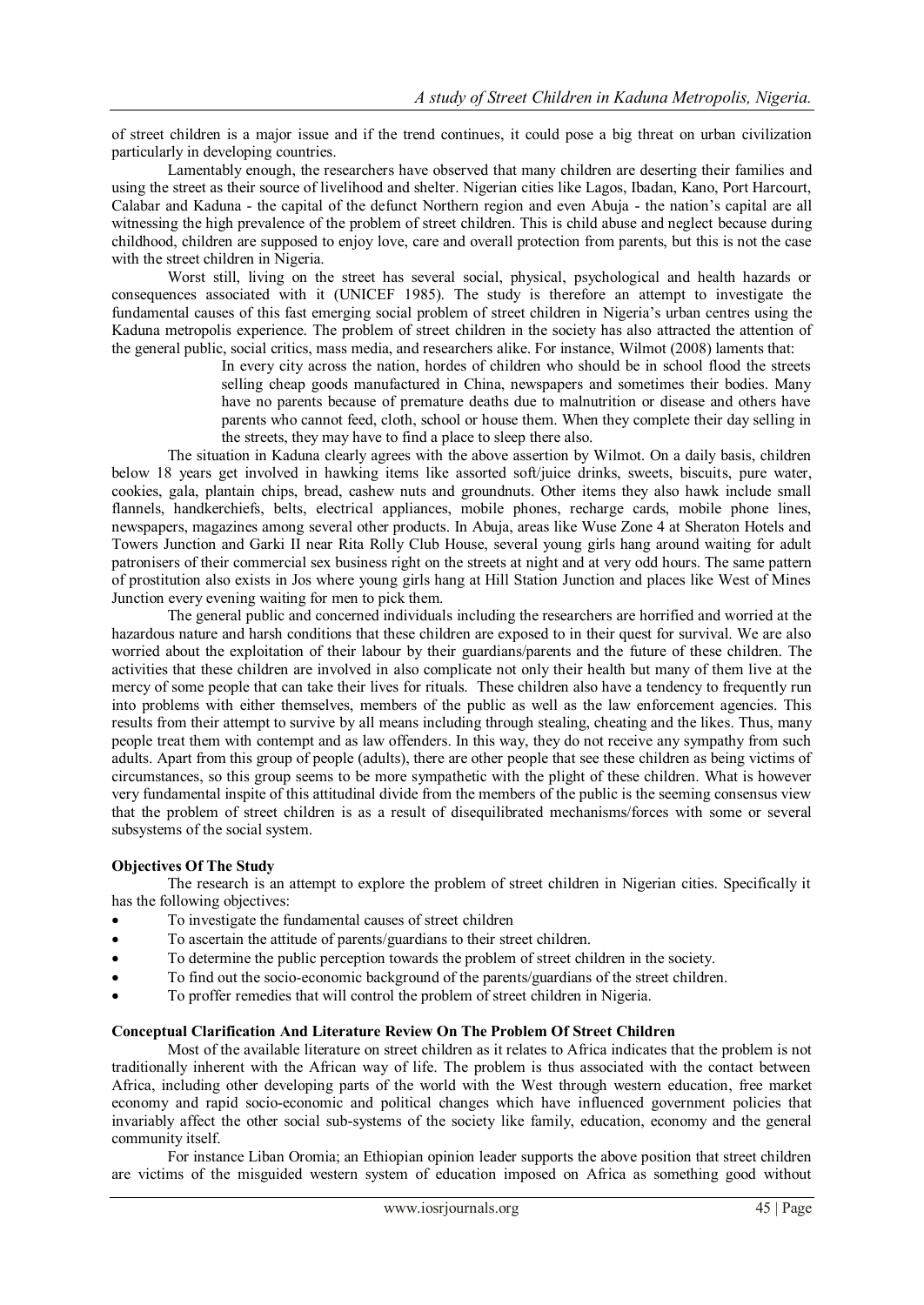question and so if not followed with job opportunities, it breeds street kids as there were no street kids in rural Africa (BBC News, June 9, 2006).

The above argument is wholesomely shared by Kopoka (2000) that street children are products of free market economy where policies like structural adjustment programmes have persistently impoverished several families; and education now emphasizes white collar jobs, which are also non-existent. Many families are thus going through a lot of instability and breakages leaving the children to survive on their own. At the community level, today's children are the responsibility of their parents not the community thus entrenching individualism as against communalism in the society. Wilmot (2007) on the other hand shares a different opinion that:

> The ills of Africa do not result from a curse by God, Satan or natural disaster. While European leaders steal from others to enrich their countries, Africans steal from their people to make Europe even more rich and powerful. Instead of murdering foreign enemies, African leaders slaughter their own citizens justifying the racism of their conquerors (Wilmot 2007:2).

The academic guru (Wilmot) would rather dismiss the argument that it is Western education that breeds poverty with its attendant consequences on child abuse/neglect, homelessness, famine including street children. He attributes these social vices to corrupt leadership problem in Africa that:

The billions secreted in foreign accounts by African leaders is a colossal loss for the continent's impoverished population. It could have been used to build industry, schools, hospitals, roads, railways, houses and to produce food necessary to make famine a thing of the past as leaders have done in parts of Asia (Wilmot 2007:4).

Wilmot therefore blames the problem(s) on the African leaders with the assistance from Western countries that have provided enabling ground for African leaders to continue to decapitalise Africa through money laundering. Consequently, as clarified further by Wilmot (2007:6) that:

Emphasis on money laundering tends to be concentrated on funds for terrorism and drugs forgetting that corrupt African leaders have killed more of their own people than Al-Qeda have killed Americans and Europeans.

Wilmot has as such elaborated enough to show that destitute children are products of a country or region that has been bankrupted by corrupt and irresponsible leadership. He opines further that children that are supposed to be insurance against the vagaries of the future are however taken by some parents as burdens to be overcome due to poverty. He elaborates further that the suffering begins on the day of their child births when poor parents have to source for money to meet their immediate demands especially in Nigeria.

Irrespective of whether or not the causes of street children in Africa can be traced to internal or external sources, what is fundamentally certain is that it is a Third World problem in general and African problem in particular. For instance in the Democratic Republic of Congo (DRC), street children are called "maineanx" or "sparrows"; in Kenya, they are called "chokora" and in Tanzania, they are called "watoto wa mitaani" (BBC News, June 9, 2006). Another fundamental issue of consensus is that the problem is another dimension for child abuse which has equally attracted global attention.

For instance*, Reau d' Echanges dis projects des Rues Programmes enfavaveur des Enfants des Rues (i.e. Network of Exchanges and Programmes to help Street children (REPER)* in their study conducted in year 2000 identified and classified the causes of street children into family, social, economic, political and others.

The researchers are of the view that family causes include child abandonment, children who get orphaned as a result of war or HIV/AIDS, victims of rape, children of mentally ill, children who have been thrown out of the house after misbehaving etc. The social factors they argue could be children who run away from home when they later discover that their mother is a prostitute, their father a thief etc so they separate from them because of such shameful acts. Sometimes, some handicapped children could be forced to beg or used as beggar assistants. Some of these children may find this act humiliating and will prefer to take to the street to find alternative survival strategies. They conclude that: economic causes have to do with famine, draught, child workers and those whose parents are incapable of sustaining them. Political causes on the other hand have to do with children who have fled from war massacre, boarder closures and end up on the street among several other factors.

The BBC News magazine conducted a survey in June 2006 on the causes of street children in Africa and below is some of the responses across the Continent: Daniel Bassah from Ghana responded that street children result from rural urban drift. Onubot-Pepple Stella of Nigeria held that high level of poverty and bad governance are causes of street children in some countries while in others, it is caused by persistent wars. Ernest Chi, an American based Sierra-Leonian shares the view that street children are victim of mistreatment. Another Sierra-Leonean, Sigmund Wilson responded that street children are victims of wars perpetuated by politicians who insist on having firm grip of power at all cost and engage in mismanagement of national wealth. This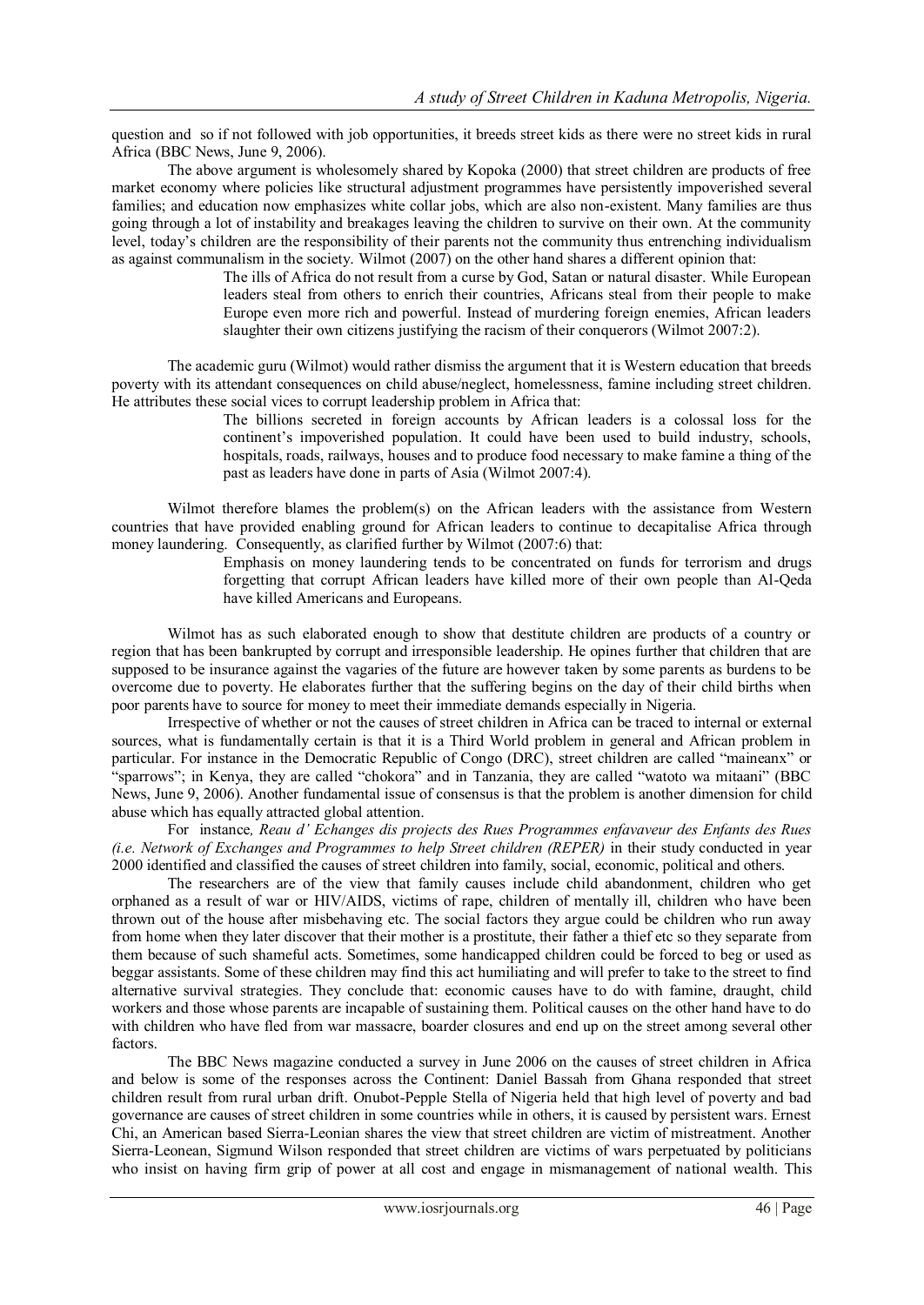position was also canvassed in that study by another Nigerian; Ashipa James Olashupo that leaders loot money that should have gone into development of educational institutions, as well as other cultural practices like polygamy and lack of family planning.

In another similar interview conducted by Newswatch Magazine in November 1991, causes of street children were discovered to include deception about better economic and living opportunities in the city, abandonment, truancy, family hostility, broken homes etc. This last point has been corroborated by Foxcroft (2007) that majority of children in Akwa Ibom are on the streets because they are orphans whose step mothers brand them as "witches" or "wizards" and cast them on the streets.

Ebigbo (2003) on the other hand believes that religious practices in northern Nigeria tend to push children on the streets (almajaris) as a strict form of child upbringing to acquire religious training from their Islamic instructors. On another account, the scholar reports further that some parents also send their children (daughters) on the street to make enough money for their mothers to buy household goods for them when they marry.

 Similarly, Wazed (2007) discovered in Dhaka, Bangladesh that street children can be attributed to both push and pull factors that are all related to poverty. Factors like polygamy, natural calamities, unemployment, patriarchy etc were the major causes of the problem. In the same way Campbell and Ntsabane (1995) also discovered that poverty, parental neglect and harassment at the home front were the major factors that account for children taking to the street in Gaborone, Botsawa.

From the foregoing elaboration, we can clearly attest to the fact that the problem of street children is rampant in Third World countries but the rate is particularly higher in Africa. In Nigeria, the situation has taken a high toll that all the metropolitan cities now harbour numerous street children. The available literature on the causes of street children attribute the problem to religious, political, cultural, familial, corruption and economic factors.

### **II. Methodology**

The social survey research design was adopted in order to investigate the factors that push children to the streets in urban centres. This design was adopted because of its strength in external validity and its advantage for the generalization of findings to a wider population and especially because of the heterogeneity of the population (Barbie, 2010; Ibanga, 1992). The population of the study comprised of all the male and female children below 18 years who have taken to the streets of Kaduna metropolis and whose survival is dependent on the proceeds that they generate daily either through begging or other economic activities that they engage in. In view of limited resources and time constraint, it was not possible and also not necessary for the researchers to study the entire street children whose total population appear to run into several thousands. Kaduna city was therefore divided into different clusters. Out of these areas, the researchers purposively limited the study to four (4) areas namely: Kawo, Kaduna Central, Barnawa and Sabo. The selection was purely based on the fact that these areas have the highest concentration of street children in Kaduna. The non-probability sampling technique was further employed as a result of the absence of the total number of street children in Kaduna and because some of the children approach declined participation in the study. Hence, 20 street children who were willing to participate in the study were purposively selected in each of the four areas (i.e. Kawo 20; Kaduna Central 20; Barnawa 20; and Sabo 20; thus comprising 40 boys and 40 girls, totalling 80. Furthermore, 32 parents/guardians of the children were purposively selected in order to validate some of the claims of the street children for why they were on the street.

### **III. Result And Discussion**

# **Socio-Demographic Characteristics of the Respondents**

Street children socio-demographic characteristics were sought. The study had an equal representation of both genders. It was found that all the street children were below 18 years. Furthermore, the study had an equal representation in terms of religion (50% Christian and Muslim – the two major religions in Nigeria). All the children (40) from the Moslem group had no secondary education at all while few Christian boys and girls (10) representing 12.5% attempted secondary education. This means that most of these children were not educated above primary level as only 12.5% of the children were in secondary school. They all presented a situation that revealed that their parents were not wealthy people. 47.5% of the Muslim street children were from polygamous homes, while majority of the street children from Christian homes were of monogamous homes.

### **Street Children's Daily Economic Activities**

The children engage in various activities ranging from shoe shining, begging, hawking of wares like handkerchiefs, yoghurts, assorted drinks, boxers, recharge cards, cigarettes, lighters, groundnuts, pears, oranges, mangoes etc. Others are vendors of magazines and newspapers while others are porters and bus conductors.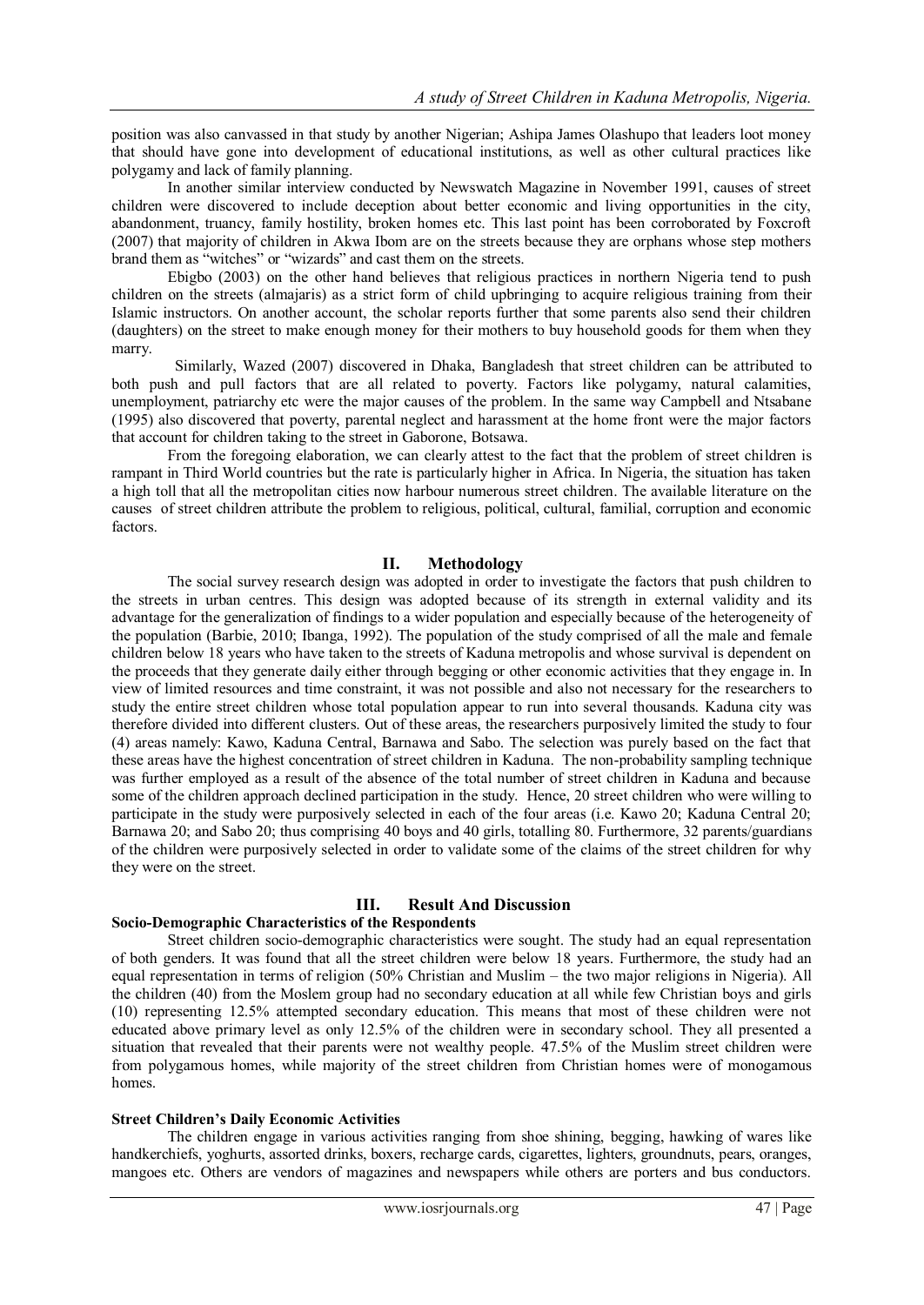Others, particularly the boys also survive through car washing, other menial dirty jobs and scavenging. Consequently, 25% of the children aged 16 -17 years had spent about 10 years as street children. Majority of the children (65%) took to the street at the age of 6-8 years and also indicated the age of entry as around 6 years for the boys especially the beggars, the same age applies to the female hawkers who started trading early enough. It was also found that many of the beggars and shoe shiners were of the Islamic faith that had left their parents in distant towns and states away from Kaduna and were brought up by their religious teachers. On closing from each Quranic lessons, they take to the street as water vendors, shoe shiners and carryout other menial jobs that came their way. Many of such children end-up sleeping on the street in motor parks, abandoned/uncompleted buildings or broken down vehicles, after their daily business but all the girls indicated that they usually go back to meet their families. 10% of the street girls were already into child prostitution and further report and remit their proceeds to their guardian.

# **Usage of Proceeds by Street Children**

Most of the children use the proceeds of their labour to supplement the family income. This clearly attests to the fact that they are from poor family backgrounds. For instance, Moslem beggars who constituted 12.5% of the respondents must remit their daily proceeds to their Islamic instructors. 25% of the street girls indicated that their proceeds are given to their family for safe-keeping. These proceeds they claimed are later use for the purchase of valuables for them when they marry. Furthermore, 25% of the street girls from Christian homes indicated that their proceeds belong to their guardians and they do this business to support the family income after school hours. The remaining 20% (boys and girls) of street children reported that they control their resources by themselves. It was found that parents/guardians supported and encourage taking to the street, as indicated by majority (80%) of the street children.

# **Reasons for Being on the Street**

Different reasons accounted for why these children were on the street: for example, 10% of the street children indicated that they were orphans with no one to cater for their needs; 12.5% blamed their been on the street to hostile family environment, parental neglect, and desire to be independent and broken homes; 20% attributed it to making earnings for the family; 5% attributed their situation to adventure, perception of city life, influence of peer groups and 50% of the street children practising Islam attributed it to religion. Other reasons like not being properly fed by parents/guardians; inability to provide school uniforms and pay school fees. These findings agree with the earlier submission that in whatever angle you look at the problem, the causes are multidimensional and usually cut across, social, familial, religious, political and economic forces. The children especially the Moslems shared the belief that it is only Allah/God that can determine people's destiny so they are very hopeful of succeeding in life even without education. They even sighted examples of many prominent people that they know who were raised to such positions by destiny even though they are illiterate. Some of the children hoped to save and grow up to be businessmen, transporters and some others were still hopeful of going back to school whenever their financial condition becomes more favourable.

### **Socio-Economic Conditions and Attitudes of Parents/Guardians towards their Street Children**

Majority of the street children attributed their being on the street to parental neglect, family harassment and that their deprivation was particularly poverty driven in nature. This was validated from the interview with parents as most of them attributed their inability to cater for their children to hard times. Many indicated that they were unemployed and others reported to have retired from public service and yet to receive their retirement benefits. Some (9.37%) of the parents also attributed their poor economic conditions to ill-health, which made it difficult for them to effectively provide for the upkeep of their families. These findings validate the claims of the street children that material deprivation is the reason for their being on the streets. Majority of the parents of these street children had no formal education and hence their inability to get prestigious jobs that guaranteed constant income to cater for their families. Besides, their understanding of what constitutes child abuse and neglect is also limited with their poor educational background. Some of the parents attributed their children's been on the street to peer influence and the gangster subculture. On the whole, majority (75%) of the parents/guardians reported that they would not support their children taking to the street especially if they had their way, while some of the parents hoped to send their children to school or better vocations as soon as their financial situation improves. Those parents/guardians that were Moslems however did not seem to look at street children's way of life as abnormal as such were not in a hurry to evolve alternative living strategies for the children.